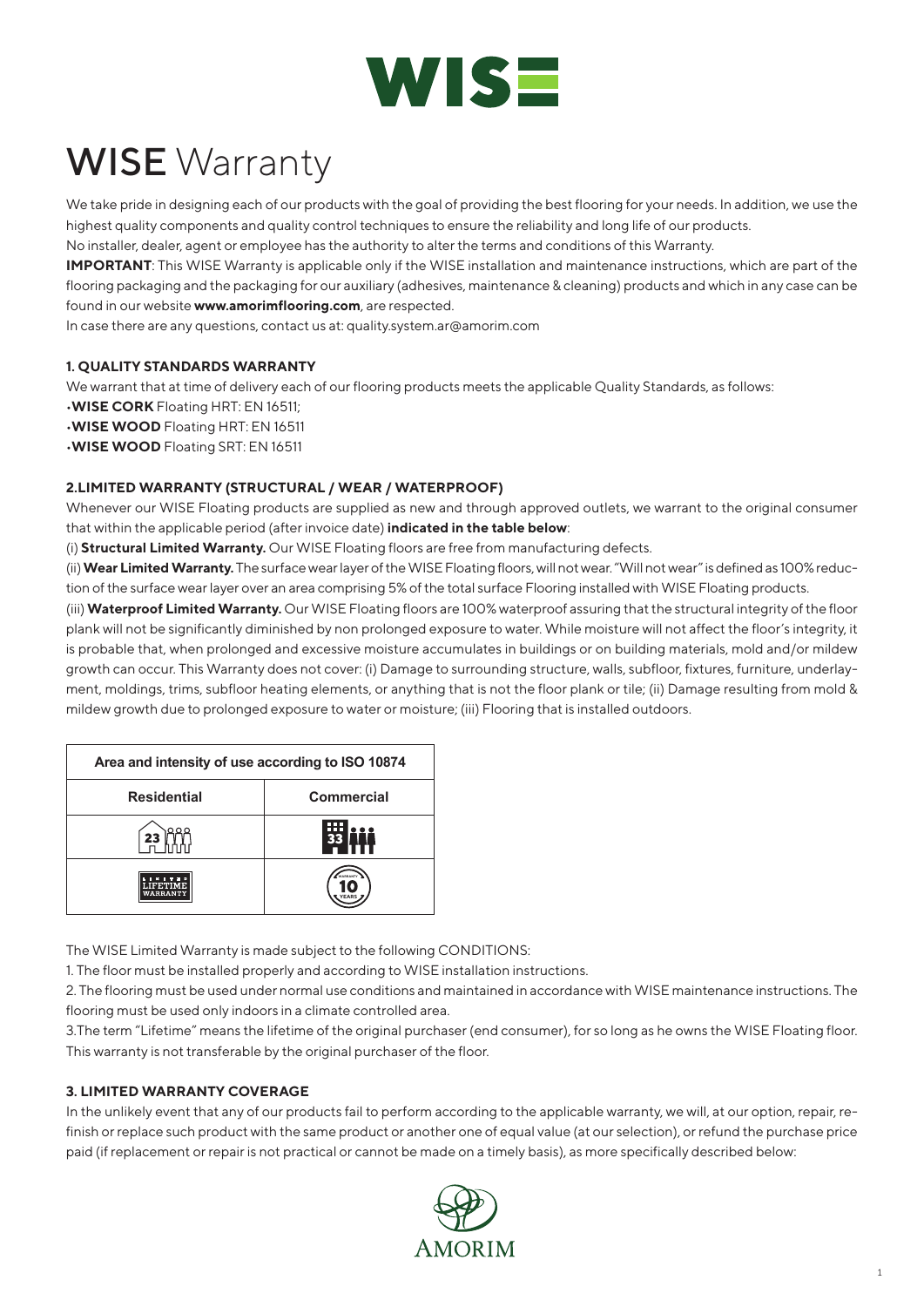

A) **During the first five (5) years** of this Limited Warranty (i) the defective flooring products will be replaced, (ii) the defective products will be removed and (iii) the replacement products will be installed, AT NO COST TO YOU or, at our option, provide a refund.

B) **After the initial five (5) years period**, we shall only provide all or part of the flooring products for replacement, according to the lifetime usage table below:

| Period (years): | <b>Warranty coverage:</b>                                                                          |
|-----------------|----------------------------------------------------------------------------------------------------|
| $O - 5$         | 100% of the Flooring Products for replacement + reasonable labor costs of removal and installation |
| $6 - 10$        | 100% of the Flooring Products for replacement (without costs of removal or installation)           |
| $11 - 20$       | 50% of the Flooring Products for replacement (without costs of removal or installation)            |
| $\geq$ 21       | 25% of the Flooring Products for replacement (without costs of removal or installation)            |

## **4. EXCLUSIONS**

This Warranty shall not apply in any of the following cases:

4.1. **Installation not made according to procedures and without using the approved auxiliary products** or improper or not recommended refurbishment (as set forth in WISE Installation/Maintenance instructions).

4.2. **Improper subfloor patch, underlayments or subfloors** (please consult WISE Installation instructions).

4.3. **Incorrect product choice for flooring use or site conditions** (please consult WISE Installation instructions).

4.4. **Improper maintenance or use of unapproved auxiliary products** (please consult WISE Maintenance instructions).

4.5. **Products modified or repaired with products or methods of installation or repair** not specifically recommended in the WISE Installation/Maintenance instructions or not specifically authorized by the manufacturer.

4.6. **Extreme environmental conditions**, meaning exposure to extreme heat.

4.7. **Gloss change or loss** is not considered surface wear.

4.8. Trivial or insubstantial visual defects, i.e., visual defects not perceptible at **1,5mt standup** or only perceptible **in counter light.**

4.9. Office **roller chairs** must comply with **EN 12529** (Type W). Use protective office mats under the rolling chairs.

4.10. **Gaps on floating floors** (> 0,20mm EN 14085) existing at the time of installation.

4.11. **High commercial (Class 34) or industrial (Class 42) areas** (although ISO 10874 classification allows it).

4.12. **WISE product lines** not specifically mentioned in paragraph 1 of this Limited Warranty or any flooring products sold as **"second choice"** or with any manufacturing defect.

4.13. **Accidents, abuse, misuse, force majeure,** damage from heavy furniture or equipment used without sufficient protection, impact damage, hydrostatic pressure, scars from sharp or pointed objects, cuts, tears, scuffs, scratches, misuse, negligence, burns (cigars, candles, etc), water floods, erosion, spiked heel shoes, pet claws, pebbles, sand or other abrasives.

4.14. **Detectable defects** verifiable **prior to installation**.

4.15. **Difference in shade or color.** Our flooring products are based on natural materials. We do not warrant any difference in shade or color between samples/photographs and the actual flooring, 1) from batch to batch, 2) due to exposure to sunlight, 3) resulting from replacement of a portion of your floor, 4) resulting from the different age and history of the same product reference/batch.

4.16. **Squeaking** in cork Floors. Squeaking can be caused by several reasons: Variations in relative humidity; Subfloor not perfectly levelled; Underlays or other type of "barriers" / layers below the flooring; Etc.

#### **CONDITIONS This Warranty:**

**1) Is valid from the date of purchase (invoice date).**

**2) Applies only to flooring products in their original installation location.**

**3) This warranty is applicable to Products sold to the first end consumer and is not transferable**

**4) Shall expire if the product or installation location is transferred or re-sold.**

**5) For all products, it applies only if the care and maintenance instructions are strictly followed.**

**6) Applies to flooring used exclusively in interior residential and commercial applications that are submitted to normal traf-**

**fic, excluding wet and damp areas such as saunas, swimming baths or similar areas.**